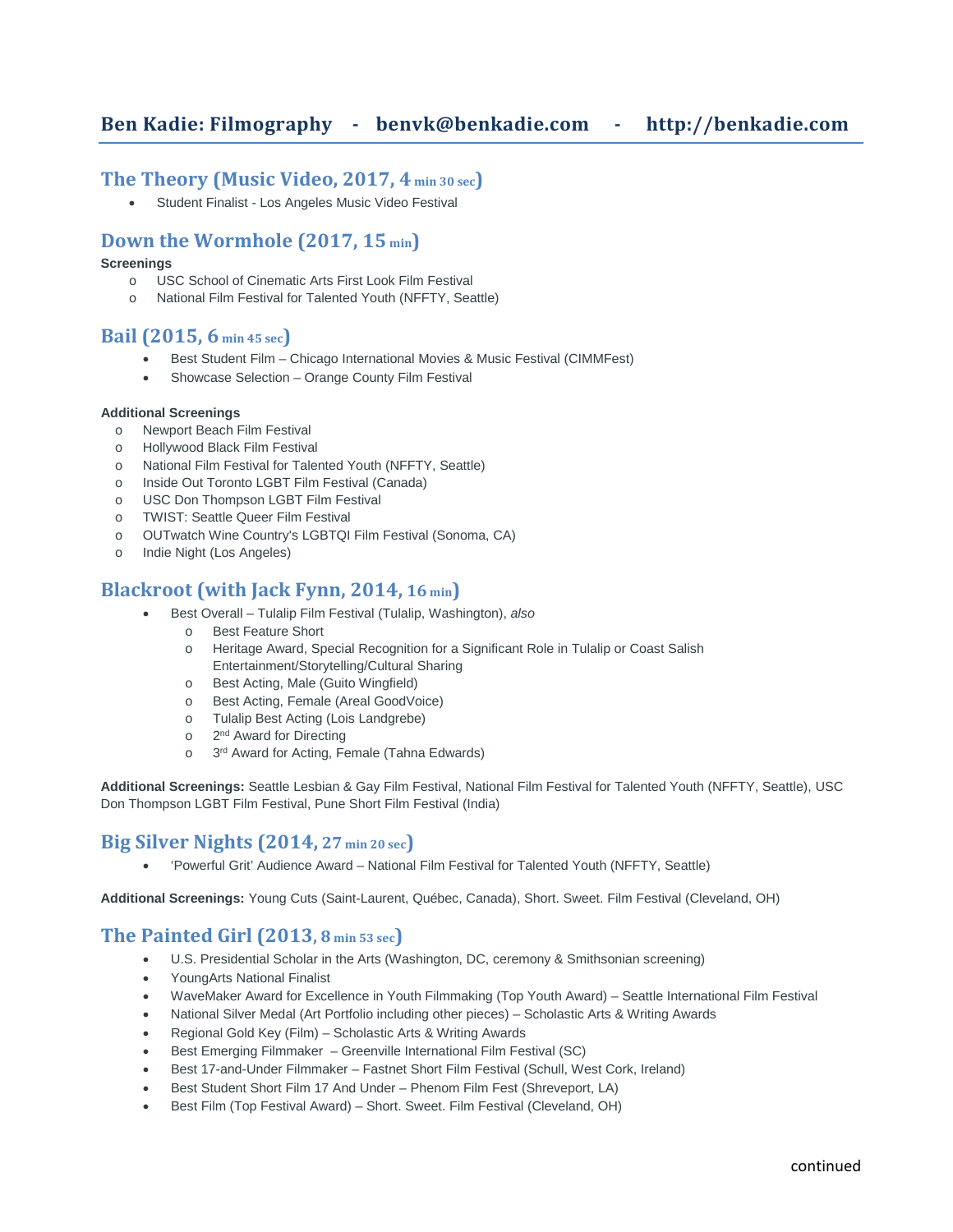- Platinum Award (Top Festival Award) JamFest Indie Film Festival (Amite, LA)
- FLIC Jr. Best Movie Award Flathead Lake International Cinemafest (Polson, MT)
- Budding Talent (Top Youth) Award Lifetree Film Festival (Loveland, CO)
- Best High School Film Realty Bytes Film Festival (DeKalb, IL)
- Best Youth Film & Special LIFF Bud Holland Award (Youth) Laughlin International Film Festival (NV)
- Best Teen Film Silent River Film Festival (Irvine, CA)
- Best Live Action Film Santa Monica Teen Film Festival
- Best Special Effects Award (+5 nominations) All-American High-School Film Festival (New York City)
- Audience Choice Award USC Don Thompson LGBT Film Festival
- 'Be Yourself' Audience Award National Film Festival for Talented Youth (NFFTY, Seattle)
- Truth Award (1 of 5 Top Awards) Teen Truth Film Festival (CA)
- Winner Age 14-18 Drama, Independent International Family Film Festival (Hollywood, CA)
- Best Actress Short Drama (Emma Rae Johnson) Downbeach Film Festival (Atlantic City)
- Judge's Best Honorable Mention Flathead Lake International Cinemafest (Polson, MT)

**Additional Screenings:** Los Angeles Film Festival, San Francisco International Film Festival, Phoenix Film Festival, Arizona International Film Festival (Tucson), Toronto Student Film Festival (Canada), CineClass Festival international (France), Inside Out Toronto LGBT Film Festival (Canada), Rainier Independent Film Festival (Ashford, WA), San Luis Obispo International Film Festival (CA), Sun Valley Film Festival (ID), Albany Film Fest (CA), Capital City Film Festival (Lansing, MI), Crossroads Film Festival (Jackson, MS), Lifetime Film Fest (Loveland, CO), Grand Rapids Film Festival (MI), da Vinci Film Festival (Corvallis, OR), Columbia Gorge International Film Festival (WA), Film Festival Twain Harte, Carmel Art and Film Festival (CA), Fresh Takes National Youth FilmFest (Redwood City, CA), Temple University TV (Philadelphia), Pendragwn Youth Film Festival (Washington, DC), White Sands International Film Festival, Baymn Fest (San Francisco), Filmstock Colorado Film Festival (Denver), Mt Hood Independent Film Festival (OR), Sidewalk Moving Picture Festival (AL), Mosaic Student Film Festival (Rockford, IL), Naperville Independent Film Festival (IL), Chicago International REEL Shorts, Fresno Reel Pride (CA), Woodstock Film Festival (NY), Seattle Lesbian & Gay Film Festival, Heartland Film Festival (IN), Pensacola LGBT Film Festival (FL), Interrobang Film Festival (Des Moines, IA), Interlake High School Sendoff, Oceanside International Film Festival. Treasure Coast International Film Festival (Port St Lucie. FL), Long Island International Film Expo, Film Stock Film Festival (Colorado), Real Teal Film Festival (Wilmington, NC), West Chester Film Festival (PA), Upstate Youth Film Festival (SC), Lovett School High School Film Fest (Atlanta), Miami Gay and Lesbian Film Festival, KIDS FIRST! (NM), San Pedro International Film Festival (CA), Best of NFFTY (WA), London Lesbian Film Festival (Ontario, Canada), ASK Film Festival (Prishtina, Kosova), deadCenter Film Festival (OK), ViewFinders: International Film Festival for Youth/Atlantic Film Festival (Halifax, Nova Scotia), Nashville Film Festival, Newport Beach Film Festival

### **Find Your Path (2012, 3 min)**

NFFTY/Expedia On-Line Short Film Contest (top high-school vote getter)

**Additional Screenings:** KIDS FIRST! (NM), The Mosaic Film Experience (Kentwood, MI), Green Bay Film Festival (WI)

### **Alone Together (2012, 23 min, 21 sec)**

- Winner Young Filmmakers Short Film Competition Nashville Film Festival
- National Silver Medal Scholastic Arts & Writing Awards
- Best High School Film Phoenix Film Festival
- Best Student Short Spirit Quest Film Festival (Edinboro University, PA)
- Emerging Artist Award (one of the festival's two top awards) da Vinci Film Festival (Corvallis, OR)
- Best Youth Filmmaker Award da Vinci Film Festival (Corvallis, OR)
- Emerging Filmmaker Award Sacramento Film and Music Festival
- Best Youth Film Sacramento Film and Music Festival
- Best Student Short Film, Age 17 & Under Phenom Film Fest (Shreveport, LA)
- First Place Student Narrative Short Seedling Festival (Springdale, AR)
- Best Student Film (College or High School) Lighthouse International Film Festival (Ship Bottom, NJ)
- Best In Show (High School) MovingMedia Student Film Festival (Wayne State University, Detroit)
- Best Youth Film Mt. Hood Independent Film Festival (Hood River, OR)
- Student Film Award Route 66 International Film Festival (Springfield, IL)
- Best Student Film (High School) Wild Rose Independent Film Festival (Des Moines, IA)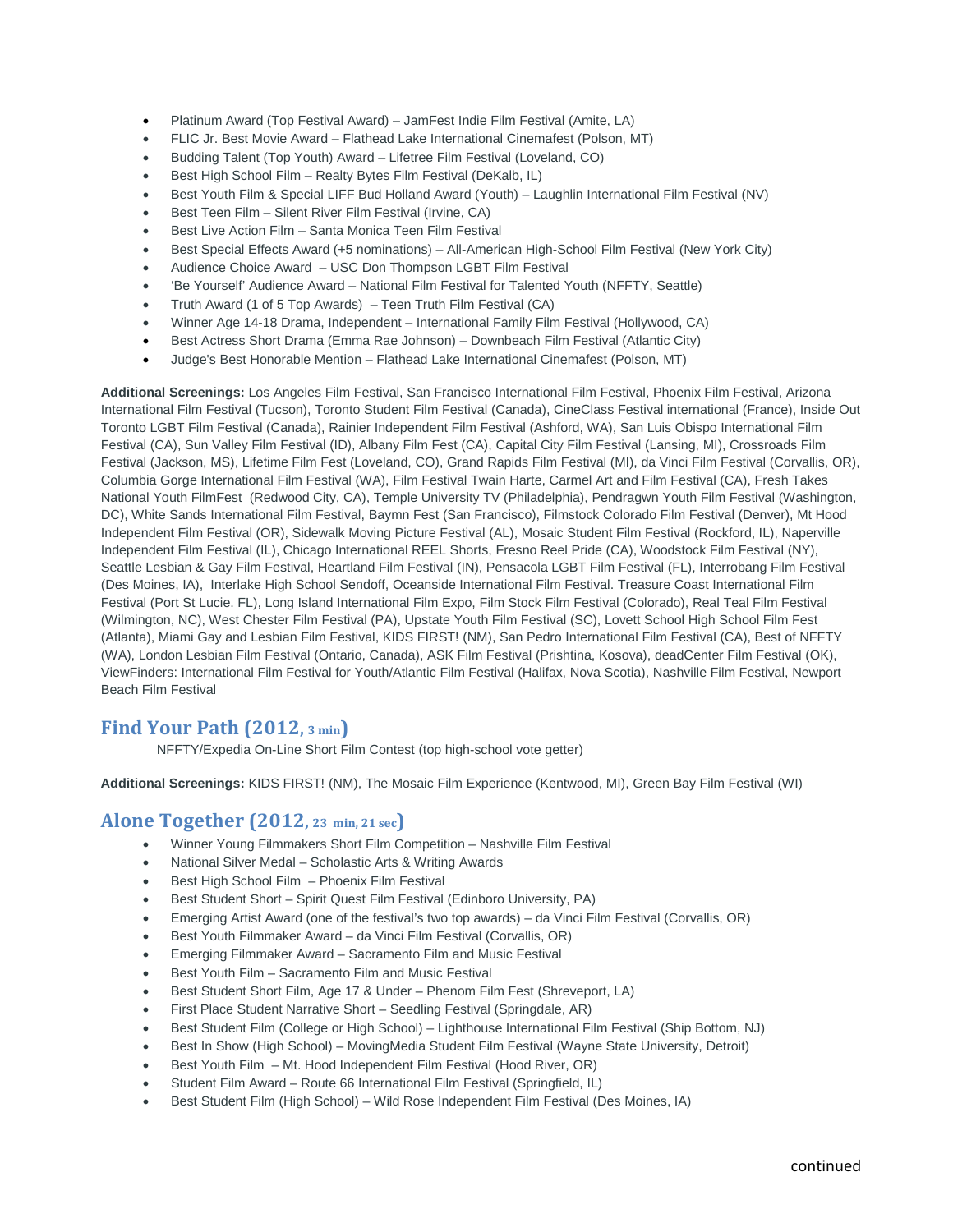- First Place Young Filmmakers Competition Bayou City Inspirational Film Festival (Houston)
- Winner Young Filmmaker Category George Lindsey UNA Film Festival (Florence, AL)
- Honorable Mention Short. Sweet. Film Festival (Cleveland, OH)

**Additional Screenings:** National Film Festival for Talented Youth (NFFTY), Seattle True Independent Film Festival (STIFF), ViewFinders: International Film Festival for Youth/Atlantic Film Festival (Halifax, Nova Scotia), Gig Harbor Film Festival (WA), Black Hills Film Festival (SD), Rainier Independent Film Festival (Ashford, WA), Riverside International Film Festival (CA), Columbia Gorge International Film Festival (WA), Red Rock Film Festival (UT), Mosaic Student Film Festival (Rockford, IL), Black Earth Film Festival (Galesburg, IL), Ruby Mountain Film Festival (NV), Santa Monica Teen Film Festival, Laughlin International Film Festival (NV), SNOB Film Festival (Concord, NH), San Pedro International Film Festival (CA), Sun and Sand: The Mississippi Film & Music Festival (Biloxi), World Arts Film Festival (Jacksonville, FL), Independents' Film Festival (Tampa), Sidewalk Moving Picture Festival (AL), San Antonio Film Festival, Westport Youth Film Festival (CT), Santa Cruz Film Festival, Gasparilla International Film Festival (Tampa)

### **Secret Club (2011, 3 min 19 sec)**

- Lifetime Achievement Award Couch Fest (Reykjavik, Iceland; Seattle; Warsaw, Poland; Staten Island)
- Finalist Future of Cinema International Film Festival (Interlochen, MI)
- Finalist Teen International Shorts Festival (Istanbul, Turkey),
- Young Guns Finalist Short Sharp Film Festival (Coffs Coast, Australia)
- Winner's Program NW Film Center Young People's Film & Video Festival (Portland, OR)
- Youth Runner-Up: Seattle Times Three-Minute Masterpiece Seattle International Film Festival
- Regional Scholastic Honorable Mention Alliance for Young Artists & Writers
- Best Cinematography Nominee Derek Freese Film & Video Festival (Philadelphia)
- Third Place Cumulative Audience Award Vancouver International Film Festival/Reel Youth Tour of 33 locations

**Additional Screenings:** San Francisco International Film Festival, Los Angeles Film Fest, Seattle Children's Film Festival, Comic-Con/San Diego International Children's Film Festival, Los Angeles International Children's Film Festival (LA County Museum of Art), Guam International Film Festival, San Luis Obispo International Film Festival, Independents' Film Festival (Tampa, FL), Columbia Gorge International Film Fest (WA), Faux Film Festival (Portland, OR), Woodstock Film Festival (NY), Topanga Film Festival (CA), Alexandria Film Festival (VA), Irvine International Film Festival (CA), Fort Myers Film Festival (FL), Crossroads Film Festival (Jackson, MS), Sarasota Film Festival's youthFEST (FL), Pendragwn Youth Film Festival (DC), Epiphany Children's Film Festival (New York City), Desert Rocks Film and Music Event (Apple Valley, CA), Spirit Quest Film Festival (Edinboro University, PA), Fear No Film/Utah Arts Festival (Salt Lake City), Lovett High School Film Fest (Atlanta, GA), Chesapeake Film Festival (Easton, MD), Greenville International Film Festival (SC), Clare Valley Film Festival (Australia), Honolulu Museum of Art, The Other Venice Film Festival (CA), Sidewalk Moving Picture Festival (AL), ANDkids World Film Festival (Notre Dame, IN), Chicago International Film Festival, Newport Beach Film Festival, REDCAT International Children's Film Festival (Los Angeles, Houston)

### **Mack (2011, 22 min 22 sec)**

- Best (College or High School) Student Film Rainier Independent Film Festival (Ashford, WA)
- Award Nominee Jersey Shore Film Festival (Irvington, NJ)
- National Silver Medal Scholastic Arts & Writing Awards
- Honorable Mention SoCal Independent Film Festival in Huntington Beach
- Of Merit NW Film Center Young People's Film & Video Festival (Portland, OR)

**Additional Screenings:** National Film Festival for Talented Youth (NFFTY), San Antonio Film Festival, da Vinci Film Festival (Corvallis, OR), Silk City Flick Fest (Hartford, CT), Ruby Mountain Film Festival (Nevada), Columbia Gorge International Film Fest (WA), Vegas Cine Fest, Route 66 Film Festival (IL), Flint Film Festival (MI), Albany FilmFest (CA),West Chester Film Festival (PA), Interrobang Film Festival (Des Moines, IA), high school and middle school English classrooms

### **Molly and the Masked Storm (2010, 21 min 17 sec)**

- Best Under 18 Film Shriekfest (The LA International Horror/SciFi Film Festival)
- Best Director Under 18 PollyGrind Film Fest (Las Vegas)
- "Best Award!" Student Production, High School (3 of 3) KIDS FIRST! Film Festival
- Honorable Mention Boston Science Fiction Film Festival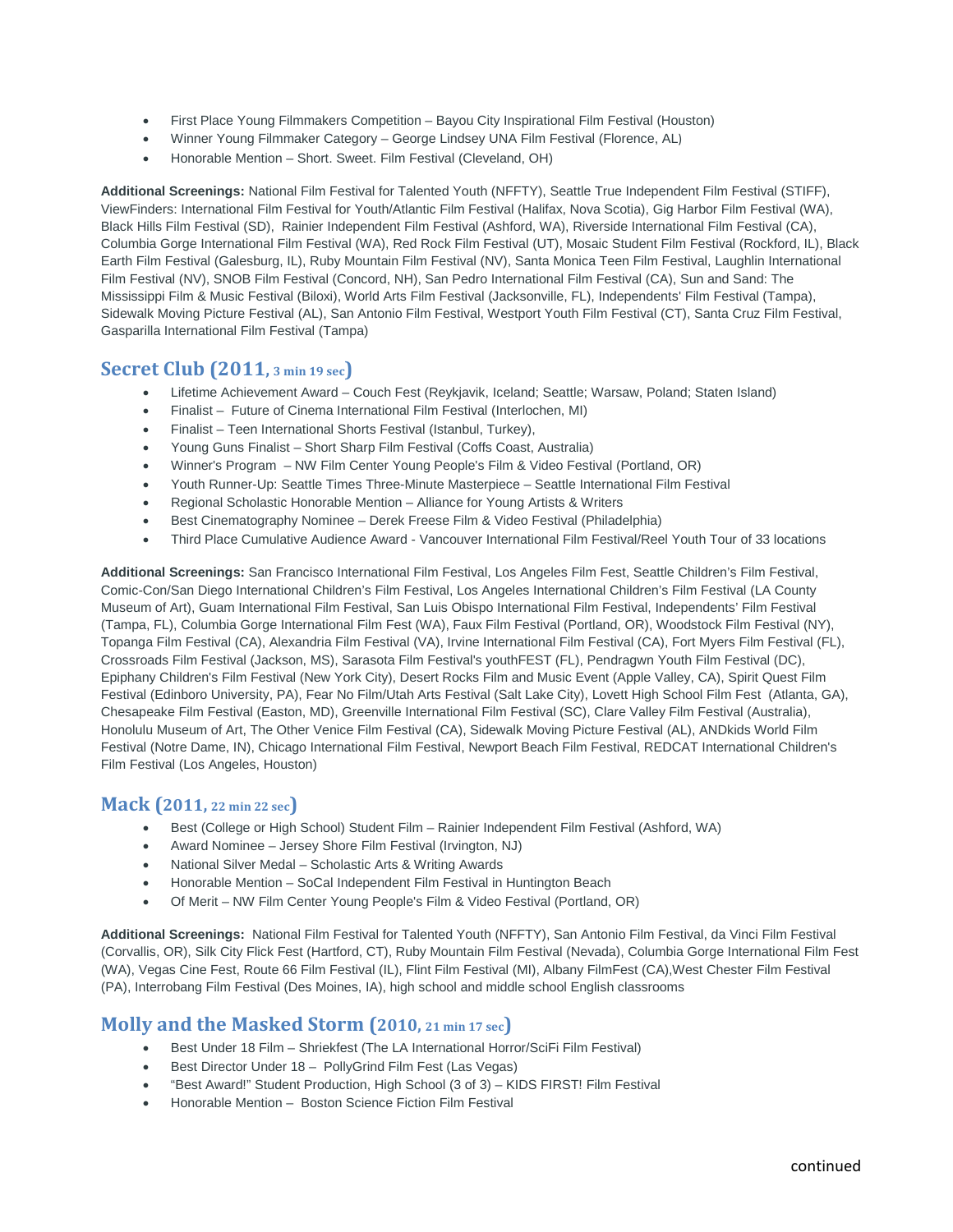- Regional Gold Key Scholastic Arts & Writing Awards
- Honorable Mention Marin County International Festival of Short Film
- Of Merit NW Film Center Young People's Film & Video Festival (Portland, OR)

**Additional Screenings**: Syracuse International Horror Science-Fiction & Fantasy Film Fest (NY), Seattle True Independent Film Festival (STIFF), Chicon 7 -- 70th World Science Fiction Convention (Chicago), Tri-Cities International Fantastic Film Festival (Richland, WA), RadCon Sci-Fi Convention (Pasco, WA), Hyart Film Festvial (Lowell, WY), Gen Con Indy (IN), LA Fear and Fantasy Film Festival

### **Sparks in the Night (2009, 3 min)**

- Overall Winner Newport Beach Film Festival Youth Film Showcase
- National Gold Medal Scholastic Arts & Writing Awards
- ART. WRITE. NOW Museum Tour National Scholastic Alliance for Young Artists & Writers
- Jefferson Hendricks Achievement in Film Award (top award) Louisiana Film Festival, Student Division
- Best Youth Entry Chicago REEL Shorts Festival
- Grand Prize Winner *Seattle Times* Three-Minute Masterpiece Seattle International Film Festival
- Selected for "Best of NFFTY: 2007-2010", National Film Festival for Talented Youth
- Winner's Program NW Film Center Young People's Film & Video Festival (Portland, OR)
- Nominated for Best Teen Film YoungCuts Film Festival (Montreal, Canada)
- Finalist Future of Cinema International Film Festival (Interlochen, MI)
- Most Promising Young Student Film Maker Award (1 of 3), Action/Cut Short Film Competition
- "Best Award!" Student Production, Middle School (3 of 3) KIDS FIRST! Film Festival
- Finalist Pendragwn Youth Film Festival (DC)

**Additional Screenings:** Scholastic/Tribeca Film Festival (NYC), Comic-Con/San Diego International Children's Film Festival, Vancouver International Film Festival & Reel Youth Touring Festival of 30 Canadian cities + Nepal & Ireland), San Francisco International Film Festival, Santa Cruz Film Festival, Port Townsend Film Festival, Faux Film Festival (Portland, OR), Nashville Film Festival, Couch Fest (Seattle), Cucalorus (NC), Reel Teens Festival (Hunter, NY), Route 66 Film Festival (IL), Monterey Bay Film Festival (CA), Tacoma Film Festival, Holland Project (NV), ThrillSpy (DC), N. American All Youth Film Day (CA), KIDS FIRST! Online Film Festival, Philadelphia Film and Music Festival, Sidewalk Moving Picture Festival (AL)

## **Murder in the Pharaoh's Grave (2009, 12 min 37 sec)**

- Winner HBO-Sponsored Trip to LA National Film Festival for Talented Youth (NFFTY)
- Best Elementary/Middle School Film Louisiana Film Festival Student Division
- National Silver Medal Scholastic Arts & Writing Awards
- Honorable Mention da Vinci Film Festival Young Filmmaker's Division (Corvallis, OR)
- Nominee for "Best Award! Student Production, Middle School" KIDS FIRST! at Santa Fe Film Festival
- Winner's Program Annual Young People's Film & Video Festival (Portland, OR)
- Top Middle School Award Northwest High School/Middle School Film Festival

**Additional Screenings:** World Kids International Film Festival (Delhi, India), Westport Youth Film Festival (CT).

### **A Friendly Game (2008, 2 min)**

- Youth Winner *Seattle Times* Three-Minute Masterpiece Seattle International Film Festival
- National Gold Medal Scholastic Arts & Writing Awards
- Winner's Program NW Film Center Young People's Film & Video Festival (Portland, OR)

**Additional Screenings:** Festival do Rio (Rio de Janeiro, Brazil), Westport Youth Film Festival (CT), KIDS FIRST!, Newport Beach Film Festival (CA), National Film Festival for Talented Youth (NFFTY), Cucalorus (NC), Chicago International Children's Film Festival, Sidewalk Moving Picture Festival (AL), Chicago International REEL Shorts.

#### **009 (2008, 23 min)**

• Nominee for Thomson Young Innovator of the Year – National Film Festival for Talented Youth (NFFTY)

**Additional Screenings:** Sidewalk Moving Picture Festival (AL), Chicago International REEL Shorts Festival